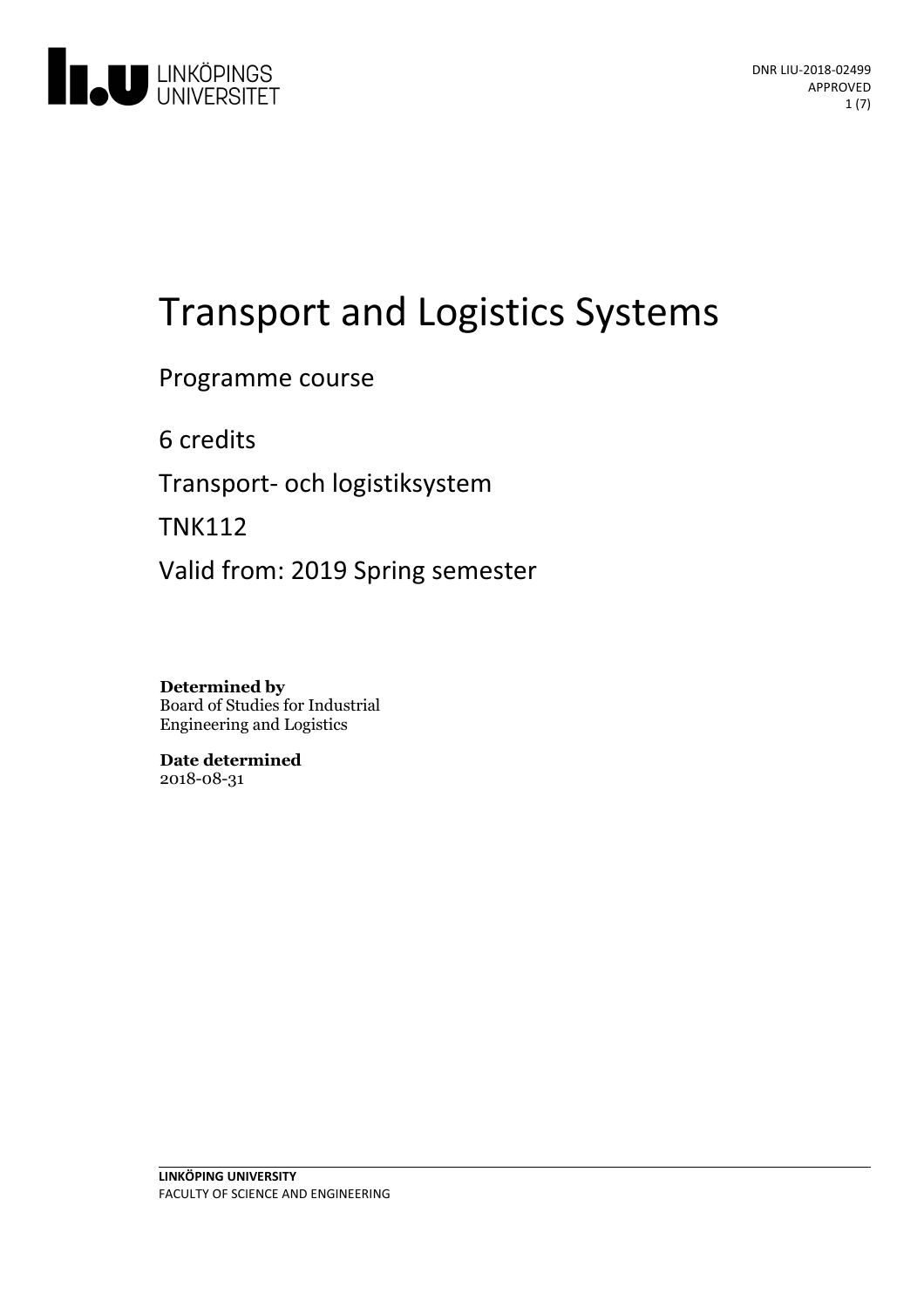# Main field of study

Transportation Systems Engineering

Course level

Second cycle

# Advancement level

A1X

# Course offered for

Master's Programme in Intelligent Transport Systems and Logistics

### Entry requirements

Note: Admission requirements for non-programme students usually also include admission requirements for the programme and threshold requirements for progression within the programme, or corresponding.

# Prerequisites

Admission requirements for master level studies within Transportation Systems Engineering

# Intended learning outcomes

The aim of the course is to give knowledge about transport and logistics systems and to introduce the field of Intelligent Transport Systems (ITS). After the course the students should

- understand basic definitions, approaches and models used in road traffic planning and for planning and operation of logistics systems
- be able to analyse logistics systems using logistic tools, with focus on the impact on financial performance of a single company
- understand the traffic planning process using modeling tools
- explain how information technology and telecommunication can help satisfying goals in terms of efficiency, safety, customer satisfaction and environmental impact
- analyse and discuss some ITS-application related to a traffic system or a logistic system

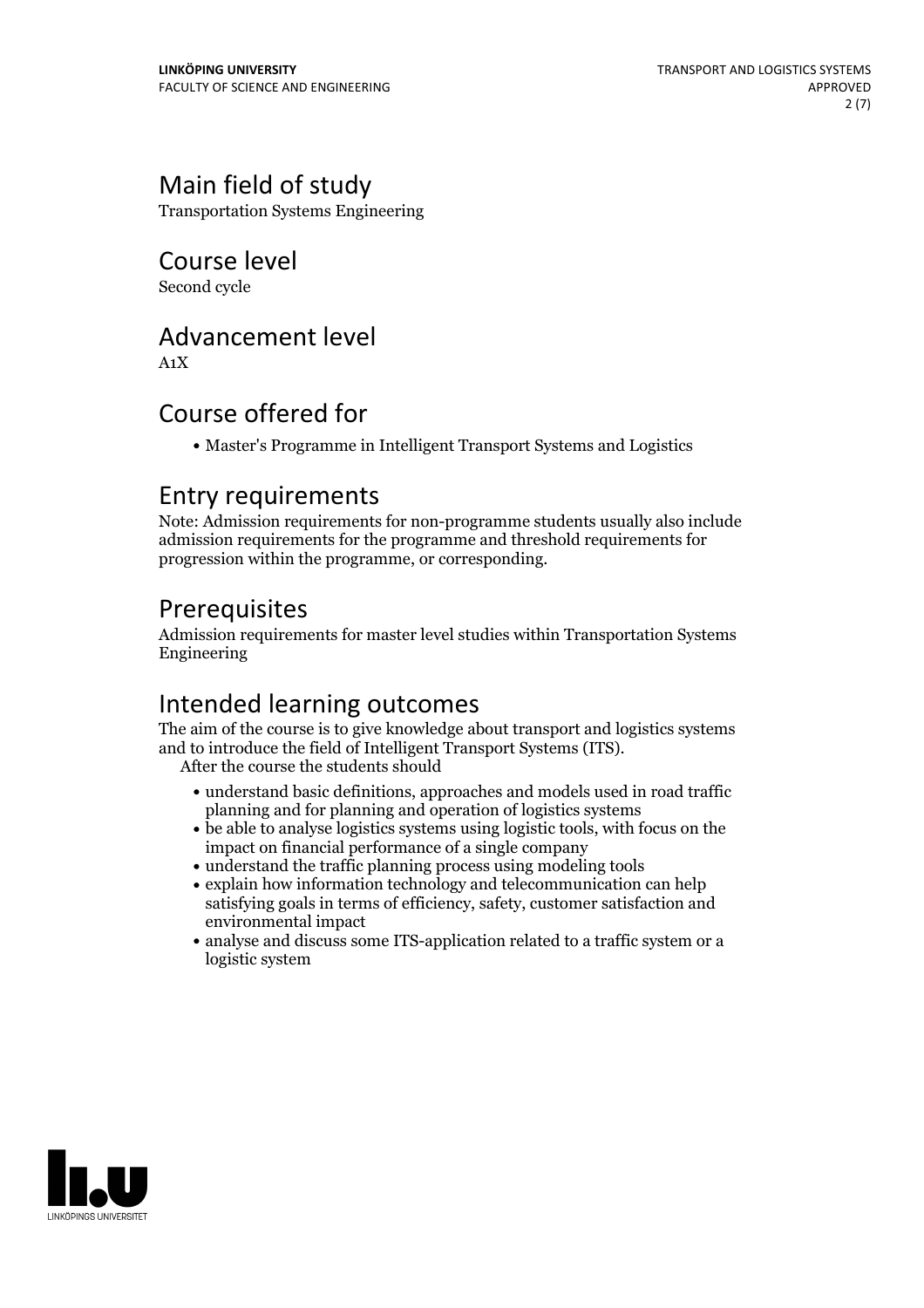### Course content

Traffic systems, traffic planning and control, the 4-stage model, basic traffic flow. Logistics systems and activities, logistics performance in terms of impact on profitability (return on investment), total cost, and customer service. Application areas of intelligent transport systems such as systems for traveller information, traffic management, electronic payment and toll collection, advanced driver assistance and collision avoidance, freight and commercial vehicle operations.

# Teaching and working methods

Lectures, seminars and assignments.

# Examination

| UPG <sub>3</sub> | Hand-in assignments | 2 credits | U, 3, 4, 5 |
|------------------|---------------------|-----------|------------|
| UPG4             | Hand-in assignments | 2 credits | U, 3, 4, 5 |
| UPG5             | Hand-in assignments | 2 credits | U, 3, 4, 5 |

### Grades

Four-grade scale, LiU, U, 3, 4, 5

### Department

Institutionen för teknik och naturvetenskap

# Director of Studies or equivalent

Erik Bergfeldt

### Examiner

Jan Lundgren

### Education components

Preliminary scheduled hours: 24 h Recommended self-study hours: 136 h

### Course literature

Utdelat material

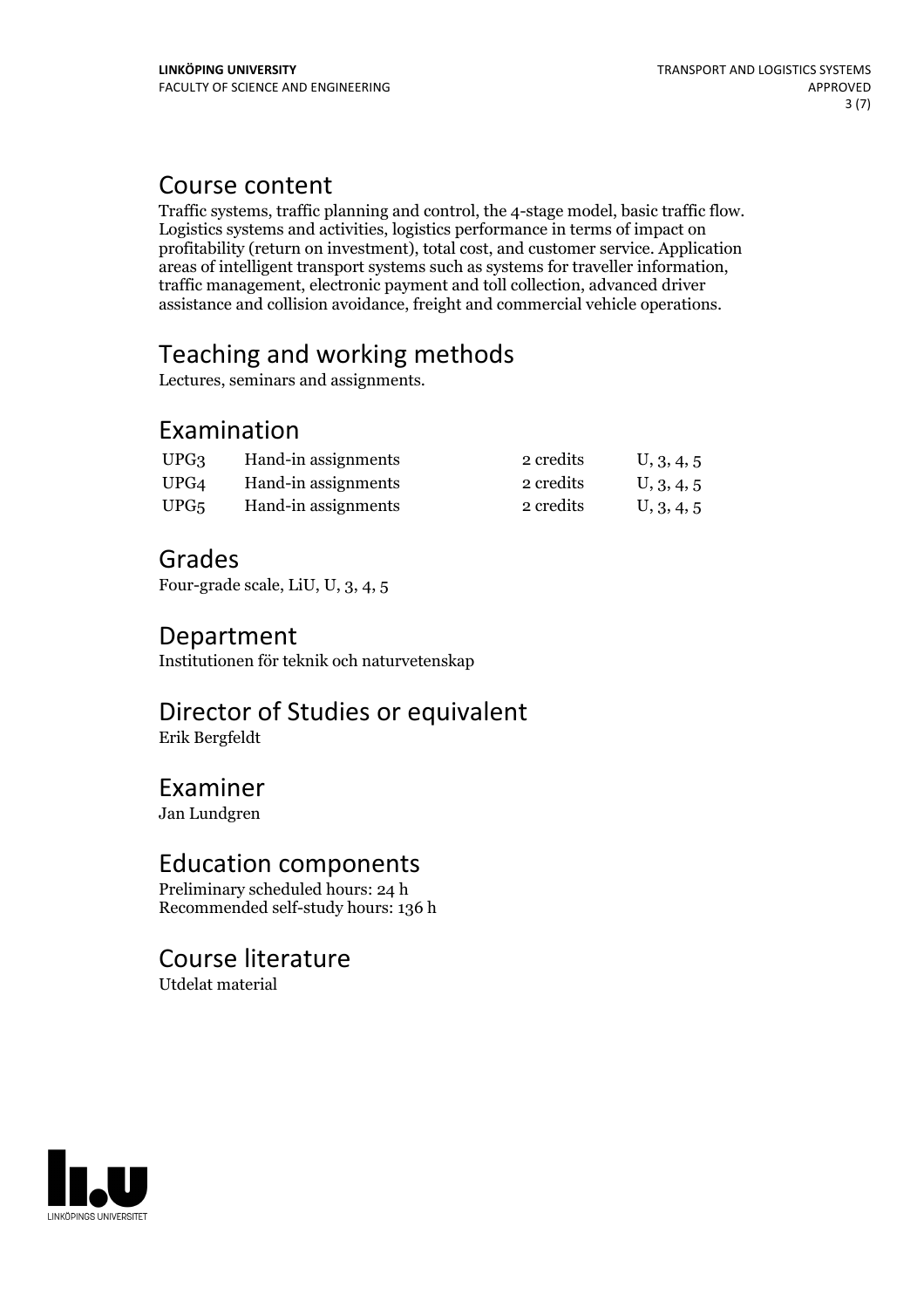# **Common rules**

### **Course syllabus**

A syllabus has been established for each course. The syllabus specifies the aim and contents of the course, and the prior knowledge that a student must have in order to be able to benefit from the course.

### **Timetabling**

Courses are timetabled after a decision has been made for this course concerning its assignment to a timetable module. A central timetable is not drawn up for courses with fewer than five participants. Most project courses do not have a central timetable.

### **Interrupting a course**

The vice-chancellor's decision concerning regulations for registration, deregistration and reporting results (Dnr LiU-2015-01241) states that interruptions in study are to be recorded in Ladok. Thus, all students who do not participate in a course for which they have registered must record the interruption, such that the registration on the course can be removed. Deregistration from <sup>a</sup> course is carried outusing <sup>a</sup> web-based form: www.lith.liu.se/for-studenter/kurskomplettering?l=sv.

### **Cancelled courses**

Courses with few participants (fewer than 10) may be cancelled or organised in a manner that differs from that stated in the course syllabus. The board of studies is to deliberate and decide whether a course is to be cancelled orchanged from the course syllabus.

### **Regulations relatingto examinations and examiners**

Details are given in a decision in the university's rule book: http://styrdokument.liu.se/Regelsamling/VisaBeslut/622678.

### **Forms of examination**

### **Examination**

Written and oral examinations are held at least three times a year: once immediately after the end of the course, once in August, and once (usually) in one of the re-examination periods. Examinations held at other times are to follow a decision of the board of studies.

Principles for examination scheduling for courses that follow the study periods:

courses given in VT1 are examined for the first time in March, with re-

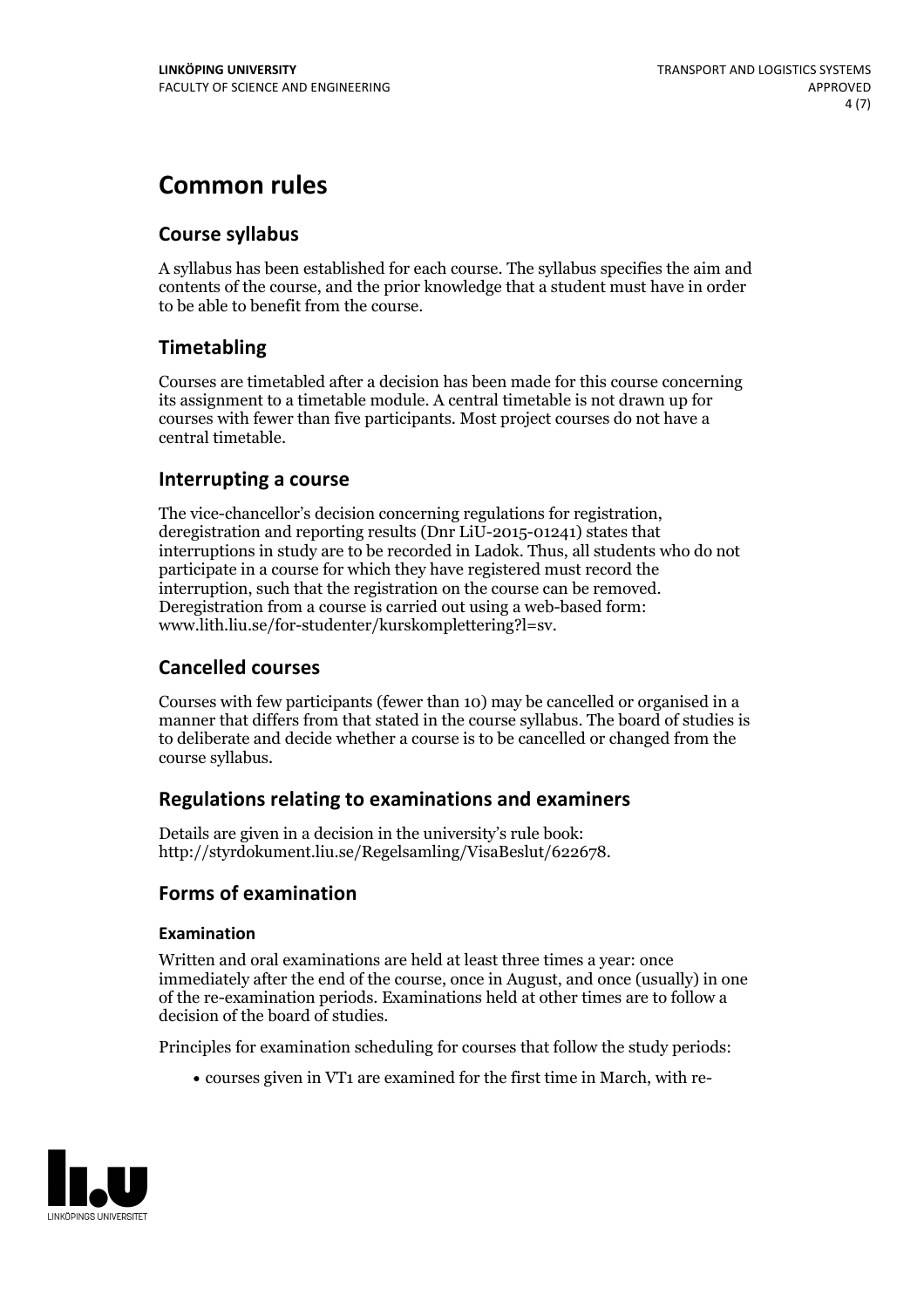examination in June and August

- courses given in VT2 are examined for the first time in May, with re-examination in August and October
- courses given in HT1 are examined for the first time in October, with re-examination in January and August
- courses given in HT2 are examined for the first time in January, with re-examination at Easter and in August.

The examination schedule is based on the structure of timetable modules, but there may be deviations from this, mainly in the case of courses that are studied and examined for several programmes and in lower grades (i.e. 1 and 2).

- Examinations for courses that the board of studies has decided are to be held in alternate years are held only three times during the year in which
- the course is given.<br>• Examinations for courses that are cancelled or rescheduled such that they are not given in one or several years are held three times during the year that immediately follows the course, with examination scheduling that corresponds to the scheduling that was in force before the course was cancelled or rescheduled.<br>• If teaching is no longer given for a course, three examination occurrences
- are held during the immediately subsequent year, while examinations are at the same time held for any replacement course that is given, or alternatively in association with other re-examination opportunities. Furthermore, an examination is held on one further occasion during the next subsequent year, unless the board of studies determines otherwise.<br>• If a course is given during several periods of the year (for programmes, or
- on different occasions for different programmes) the board orboards of studies determine together the scheduling and frequency of re-examination occasions.

#### **Registration for examination**

In order to take an examination, a student must register in advance at the Student Portal during the registration period, which opens 30 days before the date of the examination and closes 10 days before it. Candidates are informed of the location of the examination by email, four days in advance. Students who have not registered for an examination run the risk of being refused admittance to the examination, if space is not available.

Symbols used in the examination registration system:

- \*\* denotes that the examination is being given for the penultimate time.
- \* denotes that the examination is being given for the last time.

#### **Code of conduct for students during examinations**

Details are given in a decision in the university's rule book: http://styrdokument.liu.se/Regelsamling/VisaBeslut/622682.

#### **Retakes for higher grade**

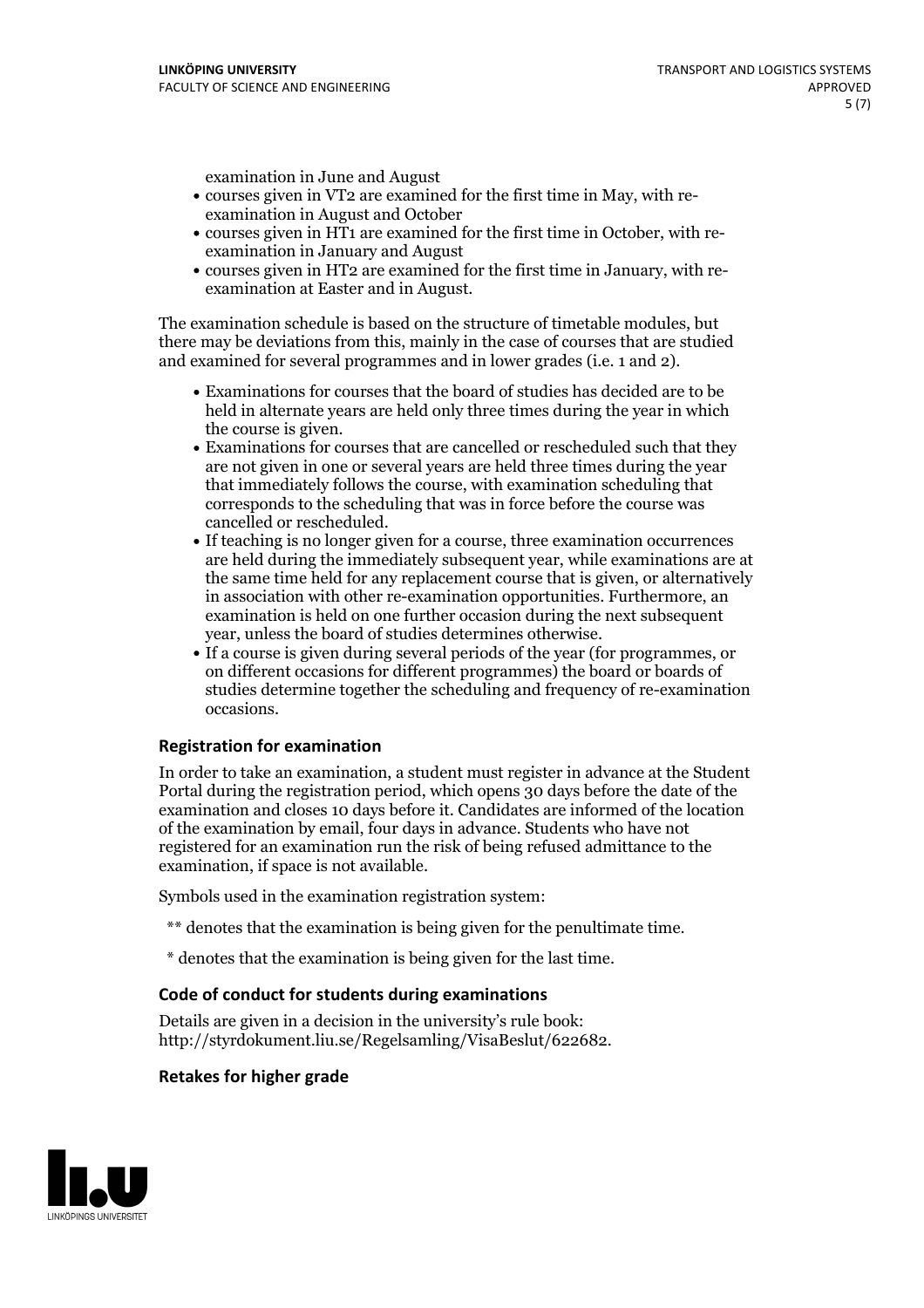Students at the Institute of Technology at LiU have the right to retake written examinations and computer-based examinations in an attempt to achieve a higher grade. This is valid for all examination components with code "TEN" and "DAT". The same right may not be exercised for other examination components, unless otherwise specified in the course syllabus.

### **Retakes of other forms of examination**

Regulations concerning retakes of other forms of examination than written examinations and computer-based examinations are given in the LiU regulations for examinations and examiners, http://styrdokument.liu.se/Regelsamling/VisaBeslut/622678.

#### **Plagiarism**

For examinations that involve the writing of reports, in cases in which it can be assumed that the student has had access to other sources (such as during project work, writing essays, etc.), the material submitted must be prepared in accordance with principles for acceptable practice when referring to sources (references or quotations for which the source is specified) when the text, images, ideas, data, etc. of other people are used. It is also to be made clear whether the author has reused his or her own text, images, ideas, data, etc. from previous examinations.

A failure to specify such sources may be regarded as attempted deception during examination.

#### **Attempts to cheat**

In the event of <sup>a</sup> suspected attempt by <sup>a</sup> student to cheat during an examination, or when study performance is to be assessed as specified in Chapter <sup>10</sup> of the Higher Education Ordinance, the examiner is to report this to the disciplinary board of the university. Possible consequences for the student are suspension from study and a formal warning. More information is available at https://www.student.liu.se/studenttjanster/lagar-regler-rattigheter?l=sv.

#### **Grades**

The grades that are preferably to be used are Fail (U), Pass (3), Pass not without distinction  $(4)$  and Pass with distinction  $(5)$ . Courses under the auspices of the faculty board of the Faculty of Science and Engineering (Institute of Technology) are to be given special attention in this regard.

- 1. Grades U, 3, 4, 5 are to be awarded for courses that have written
- examinations. 2. Grades Fail (U) and Pass (G) may be awarded for courses with <sup>a</sup> large degree of practical components such as laboratory work, project work and group work.

#### **Examination components**

- 
- 1. Grades U, 3, 4, <sup>5</sup> are to be awarded for written examinations (TEN). 2. Grades Fail (U) and Pass (G) are to be used for undergraduate projects and other independent work.